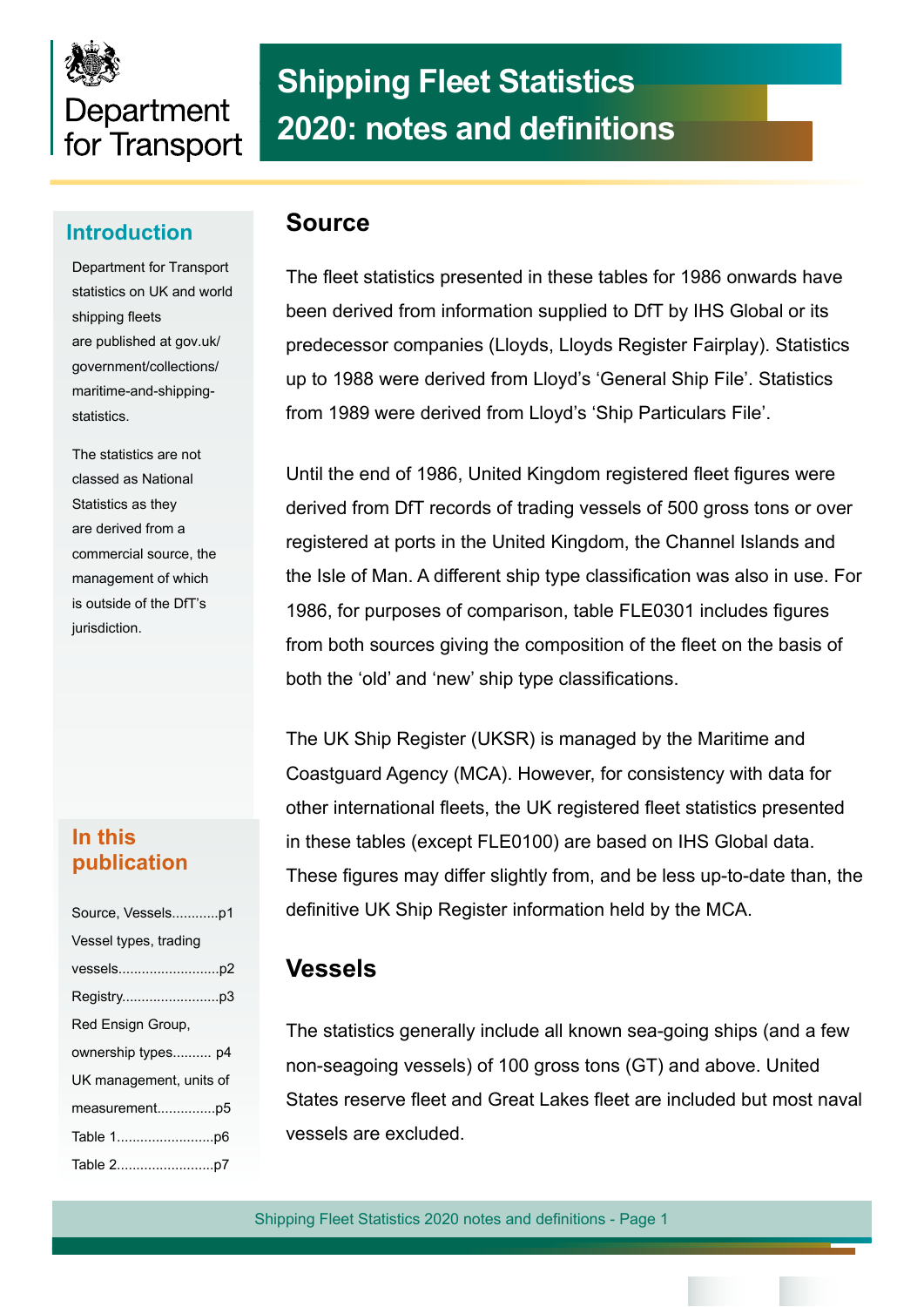#### **Data tables**

FLE0100-02: special purpose tables

FLE0201-04: UK owned vessels

FLE0301-04: UK & Crown Dependency registered vessels

FLE0401-02: Red Ensign

(by country of registration) FLE0601: UK beneficial

FLE0501-02: World fleets

owned vessels

FLE0701: UK managed vessels

Some tables present results for vessels of 500GT and above only. This is generally for consistency with data which has historically been available. Vessels under 500GT are relatively small and so the higher cut-off will only make a modest difference to tonnage totals, but a larger difference in terms of vessel numbers.

#### **Vessel types**

From 2009 onwards the vessels have been categorised into a DfT vessel type categorisation using the IHS Statcode5 system. Details of these classifications are set out in **Table 1**.

Prior to 2009, ships were coded using the International Classification of Ship Types (ICST) classification. This method was generally reliable, but in some cases where multiple ship types were recorded for the same vessel, the attribution to an ICST class depended on the order in which the ship types were coded. The ship type classifications used were mainly based on levels 3 and 4 of the 1994 revision of the as set out in **Table 2**.

The IHS Statcode5 classifications used in these statistics are grouped to match the previous ICST as far as possible, but with some slight changes to minimise the sub-division of Statcode categories.

#### **Trading vessels**

Trading vessels are those which carry cargo or passengers for commercial purposes. This is an important distinction because while trading vessels account for the vast majority of UK registered or owned shipping tonnage, they account for a much smaller proportion of vessel numbers.

Other vessel types, including dredgers, fishing vessels, offshore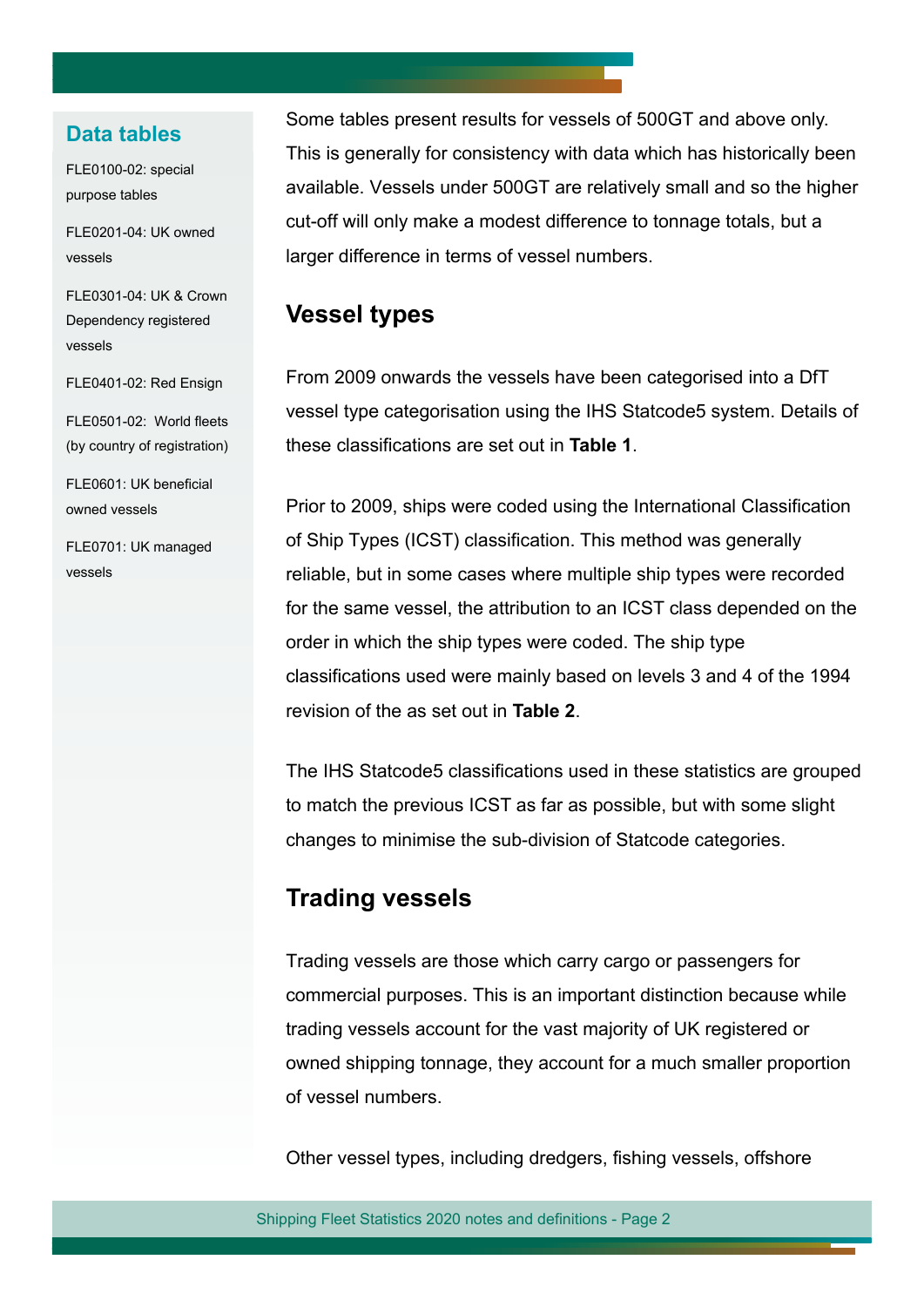industry vessels, tugs and research vessels are deemed to be 'non-trading'.

From the adoption of Statcode5 in 2009, 'trading' vessels correspond directly to the 'Cargo carrying' category A in Level 1 of Statcode. All other categories in Level 1, B through Z, are 'nontrading'. For more details, see **Table 2**.

Prior to the 2009 revision, there was not always a direct correspondence between DfT ship type and trading status. This is because DfT ship type was based on the 'Main Ship Type' recorded by IHS, while trading status was partly based on main ship type, but also took into account the 'sub types' also recorded by IHS. Either a non-trading main ship type or a non-trading sub type could result in a ship being classified as non trading.

#### **Registry or 'flag'**

International law requires that every merchant ship be registered in a country, called its flag state. Registry (or 'flag') refers to the country in which a ship is registered. The breakdown of flags and flag groups by country is as follows:

| <b>IUK</b>                     | <b>Great Britain and Northern Ireland</b>                                                                                                                                                                                                                                                            |  |  |  |  |  |
|--------------------------------|------------------------------------------------------------------------------------------------------------------------------------------------------------------------------------------------------------------------------------------------------------------------------------------------------|--|--|--|--|--|
| Crown<br>Dependencies          | Isle of Man, Jersey and Guernsey                                                                                                                                                                                                                                                                     |  |  |  |  |  |
| Overseas<br><b>Territories</b> | Anguilla, Bermuda, British Virgin Islands, Cayman Islands,<br>Falkland Islands, Gibraltar, Montserrat, St Helena, Turks and<br>Caicos Islands, (and, prior to 1997, Hong Kong)                                                                                                                       |  |  |  |  |  |
| <b>EU15</b>                    | Austria, Belgium, Denmark, Finland, France, Germany, Greece,<br>Ireland, Italy, Luxembourg, Netherlands, Portugal, Spain, Sweden<br>and the United Kingdom                                                                                                                                           |  |  |  |  |  |
| <b>European Union</b>          | 3. Austria, Belgium, Bulgaria, Croatia, Cyprus, Czech Republic,<br>Denmark, Estonia, Finland, France, Germany, Greece, Hungary,<br>Ireland, Italy, Latvia, Lithuania, Luxembourg, Malta, The<br>Netherlands, Poland, Portugal, Romania, Slovakia, Slovenia,<br>Spain, Sweden, and the United Kingdom |  |  |  |  |  |
| Canada                         | Canada (inc. Great Lakes fleet)                                                                                                                                                                                                                                                                      |  |  |  |  |  |
| Norway                         | Norway (inc. NIS)                                                                                                                                                                                                                                                                                    |  |  |  |  |  |
| <b>USA</b>                     | USA (inc. Great Lakes fleet, American Samoa, Virgin Islands of<br>the USA, Northern Mariana Islands, Guam, Puerto Rico and USA<br>reserve fleet (except for mid-year 1998))                                                                                                                          |  |  |  |  |  |

Shipping Fleet Statistics 2020 notes and definitions - Page 3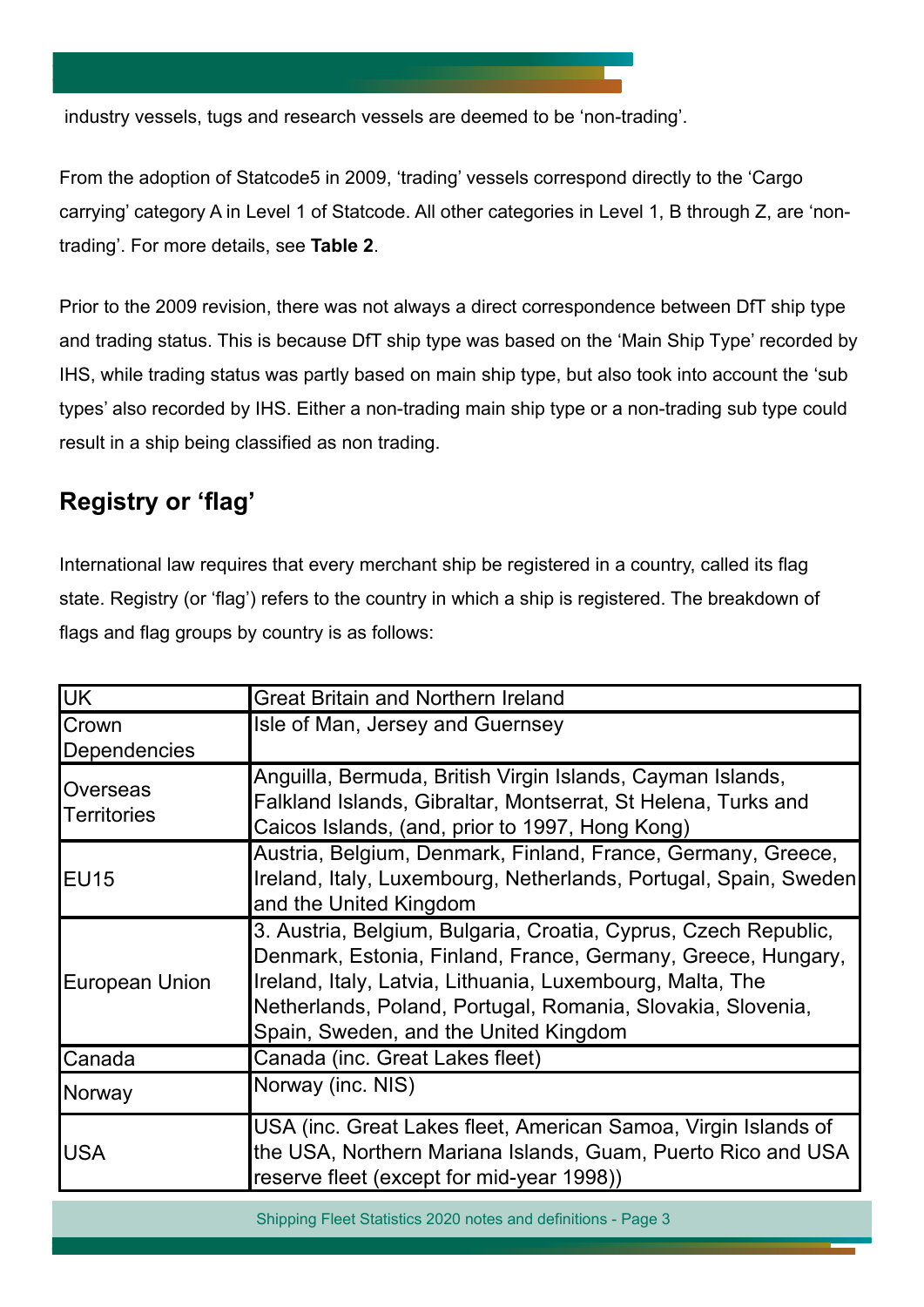#### **The Red Ensign Group**

The Red Ensign Group consists of the United Kingdom, the Crown Dependencies (Isle of Man, Guernsey and Jersey) and the UK Overseas Territories (Anguilla, Bermuda, British Virgin Islands, Cayman Islands, Falkland Islands, Gibraltar, Montserrat, St Helena and the Turks & Caicos Islands) which operate shipping registers from their jurisdiction.

Any vessel registered in the UK, a Crown Dependency or UK Overseas Territory, is a "British ship" and is entitled to fly the Red Ensign flag.

#### **UK owned (or directly owned) ships**

UK owned (or directly owned) ships, wherever the ship is registered, are those for which the nationality of the owner is United Kingdom (not including the Crown Dependencies). Where a vessel is owned by a company, its nationality is deemed to be that of the country in which the company is incorporated.

The owner or direct owner of a ship is also referred to as the 'registered owner' of the ship. This should not be confused with the registration of the ship under a particular flag (see above).

The registered owner of a vessel may be a company set up for administrative convenience, or a bank or fnance company from which the vessel is leased back by its operator.

#### **UK parent ownership**

UK parent owned ships are those for which the nationality of the company having the controlling interest in the direct owner is United Kingdom. For coding purposes, this is taken to be the 'Country of Control' of the registered owner of the vessel, as identified by IHS.

In cases where the registered owner of a ship is a bank or finance company, the specific measure of parent ownership used here will identify the parent, or controlling interests behind that bank or finance company, rather than the controlling 'shipping' interest (see UK beneficial ownership below).

#### **UK beneficial ownership**

This is similar to UK parent ownership described above, except that in cases where the registered owner of a ship is a bank or fnance

Shipping Fleet Statistics 2020 notes and definitions - Page 4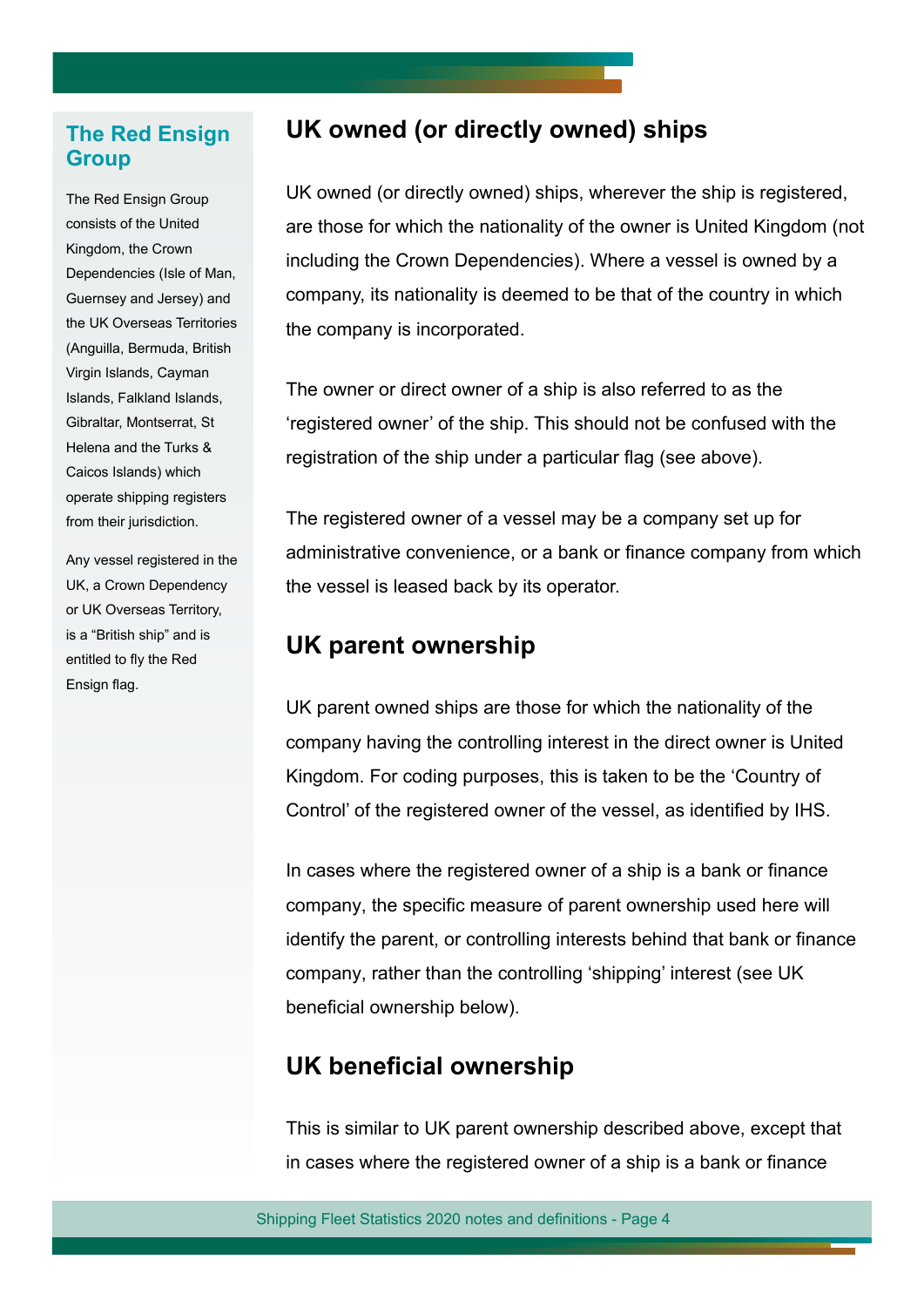company, the nationality of the 'group beneficial owner' rather than that of the bank or finance company is used. The 'group beneficial owner' is the organisation with the controlling shipping interest in the vessel, as identified by IHS. The purpose of this definition is to strip out the potentially distorting effect of institutions which are simply fnancing vessel purchases, but not actively managing them in any operational sense, and which may well be based in a different country from those who are.

#### **UK management**

UK managed ships are those for which the nationality of the company responsible for the day to day running of the ship is UK. For coding purposes, this is taken to be the country of domicile of the ship manager, as identifed by IHS.

#### **Units of measurement**

Under the International Convention on the Tonnage Measurement of Ships, 1969, gross tonnage (GT) is defined as the following function of the total volume of all enclosed spaces in the ship (V), in cubic metres:

 $GT = K1V$ 

where  $K1 = 0.2 + 0.02$ log10V

Although the Convention is fully in force, the old 'gross registered tons' measure may still be the measure recorded on Lloyd's Register-Fairplay World Fleet Database in a small proportion of cases. This was directly related to the capacity of the space within the hull, and of the enclosed spaces above the deck, which were available for cargo, stores, passengers and crew, with certain exceptions. In practice, old and new tonnage measures are fairly similar, except for ships with substantial exempt spaces under the old system, such as Ro-Ro vessels.

Deadweight tonnes (DWT) is the weight of cargo, stores, fuel, passengers and crew carried by the ship when loaded to her maximum summer loadline. Up to 1986, statistics were compiled for imperial deadweight but from 1987 metric units are used (one deadweight ton (imperial) = 1.016 deadweight tonnes).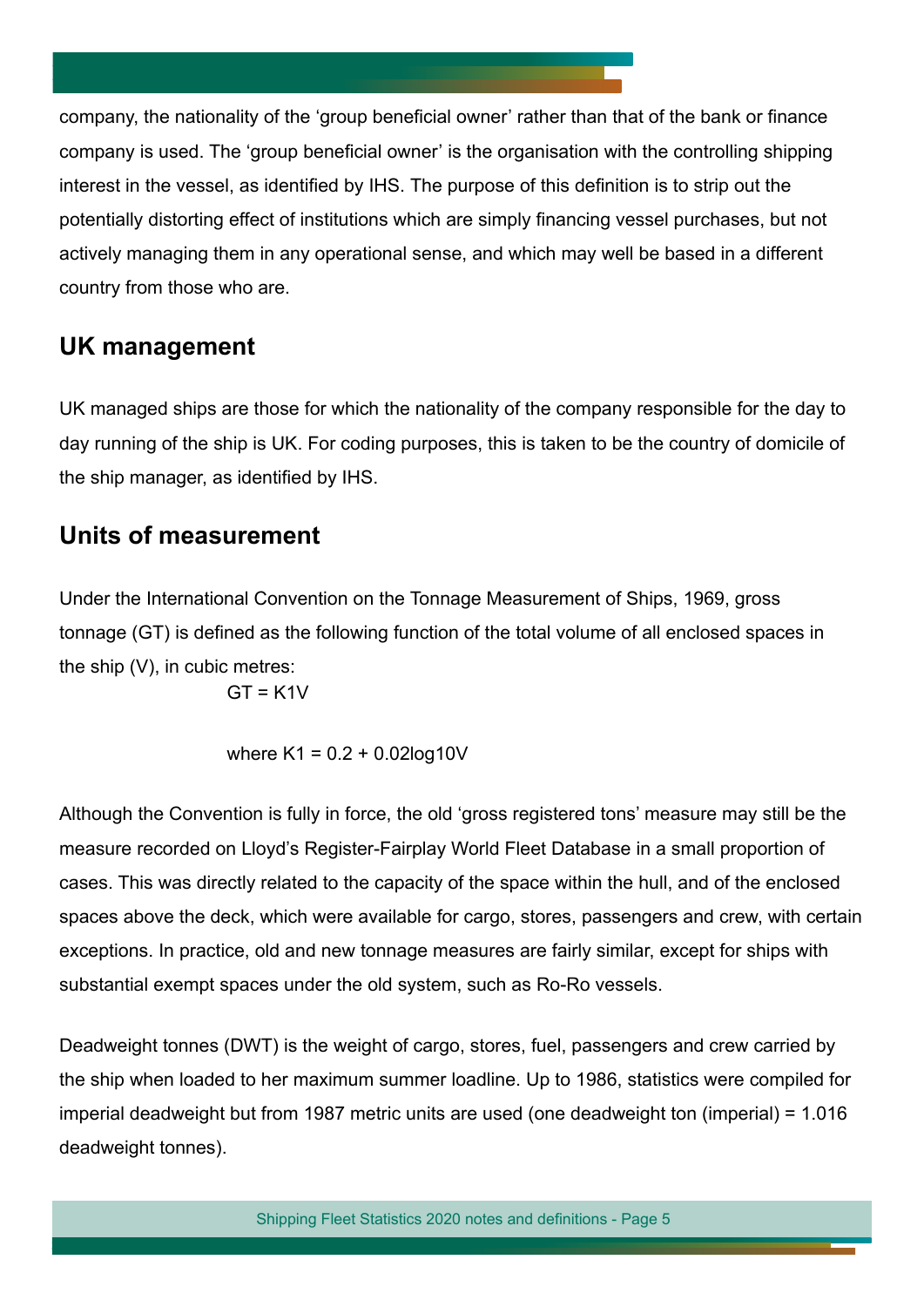## **Table 1: DfT Ship Classifcations based on Statcode5 (2009 onwards)**

| <b>Derived DfT classifications</b> |                    |                                   | IHS Statcode5 classification system (only minimum detail necessary to identify DfT categories<br>shown) |             |                                      |                          |                                              |                         |                           |  |  |
|------------------------------------|--------------------|-----------------------------------|---------------------------------------------------------------------------------------------------------|-------------|--------------------------------------|--------------------------|----------------------------------------------|-------------------------|---------------------------|--|--|
| Trading                            | Summary            |                                   |                                                                                                         |             |                                      |                          |                                              |                         |                           |  |  |
| status                             | group              | Ship type                         | Level <sub>5</sub>                                                                                      |             | Level4                               |                          | Level <sub>3</sub>                           | Level <sub>2</sub>      | Level1                    |  |  |
|                                    | Tanker /<br>liquid | Oil tanker                        |                                                                                                         |             |                                      | A13 Oil                  |                                              |                         |                           |  |  |
|                                    |                    | Oil-chemical                      |                                                                                                         | A12B        | Chemical/Oil                         |                          | A12 Chemical                                 |                         |                           |  |  |
|                                    |                    | tanker                            |                                                                                                         |             | <b>Products Tanker</b><br>A12        |                          |                                              | A1 Tankers              |                           |  |  |
|                                    |                    | Chemical tanker                   |                                                                                                         |             |                                      | Chemical                 |                                              |                         |                           |  |  |
|                                    |                    | Liquid gas tanker<br>Other tanker |                                                                                                         |             |                                      | A11                      | <b>Liquefied Gas</b><br>A14 Other Liquids    |                         |                           |  |  |
|                                    |                    | <b>Bulk-oil carrier</b>           |                                                                                                         |             |                                      |                          | A22 Bulk Dry / Oil                           |                         |                           |  |  |
|                                    | Dry bulk           | <b>Bulk carrier</b>               |                                                                                                         |             |                                      |                          |                                              | <b>A2 Bulk Carriers</b> |                           |  |  |
|                                    |                    | Specialised<br>Carrier            |                                                                                                         |             | A35B Vehicles Carrier                |                          | A35 Ro-Ro Cargo                              |                         |                           |  |  |
|                                    |                    |                                   |                                                                                                         |             |                                      |                          | A38 Other Dry Cargo                          |                         |                           |  |  |
|                                    |                    |                                   |                                                                                                         |             |                                      |                          |                                              |                         |                           |  |  |
|                                    |                    | Container [FC]                    | <b>Container Ship</b><br>A33A2CC<br>(Fully Cellular)                                                    |             | A33A Container Ship                  |                          | A33 Container                                |                         |                           |  |  |
|                                    |                    |                                   |                                                                                                         |             |                                      |                          | Refrigerated                                 |                         |                           |  |  |
|                                    |                    | Refrigerated cargo                |                                                                                                         |             |                                      | A34                      | Cargo                                        |                         |                           |  |  |
|                                    |                    |                                   |                                                                                                         |             |                                      |                          | Passenger/Ro-                                |                         |                           |  |  |
| Trading                            |                    | Ro-Ro passenger                   |                                                                                                         |             |                                      | A36                      | Ro Cargo                                     |                         | A Cargo Carrying          |  |  |
|                                    | Other dry          |                                   | <b>Container Ship</b>                                                                                   |             |                                      |                          |                                              |                         |                           |  |  |
|                                    | cargo              |                                   | A33A2CR (Fully Cellular with A33A Container Ship                                                        |             |                                      |                          | A33 Container                                |                         |                           |  |  |
|                                    |                    | Ro-Ro container                   | Ro-Ro Facility)                                                                                         |             |                                      |                          |                                              | Dry Cargo/              |                           |  |  |
|                                    |                    |                                   |                                                                                                         | <b>A35C</b> | Container/Ro-Ro<br><b>Cargo Ship</b> |                          | A35 Ro-Ro Cargo                              | Passenger               |                           |  |  |
|                                    |                    |                                   |                                                                                                         |             |                                      |                          |                                              |                         |                           |  |  |
|                                    |                    | Ro-Ro other cargo                 |                                                                                                         |             |                                      |                          | A35 Ro-Ro Cargo                              |                         |                           |  |  |
|                                    |                    | General cargo-<br>passenger       |                                                                                                         | A33B        | Passenger/                           |                          | A33 Container<br>Passenger /                 |                         |                           |  |  |
|                                    |                    |                                   |                                                                                                         |             | <b>Container Ship</b>                |                          |                                              |                         |                           |  |  |
|                                    |                    |                                   |                                                                                                         |             |                                      | A32                      |                                              |                         |                           |  |  |
|                                    |                    | General cargo                     |                                                                                                         |             |                                      | A31                      | <b>General Cargo</b><br><b>General Cargo</b> |                         |                           |  |  |
|                                    | Passenger          |                                   |                                                                                                         |             | Passenger                            |                          |                                              |                         |                           |  |  |
|                                    |                    | Cruise                            |                                                                                                         | <b>A37A</b> | (Cruise) Ship                        |                          | A37 Passenger                                |                         |                           |  |  |
|                                    |                    | Passenger                         |                                                                                                         |             | A37B Passenger Ship                  |                          |                                              |                         |                           |  |  |
|                                    | Miscel-<br>laneous | <b>Bunkering tanker</b>           |                                                                                                         |             | <b>B35E</b> Bunkering Tanker         | <b>B35</b>               |                                              | <b>B3 Miscellaneous</b> |                           |  |  |
|                                    |                    | Fish catching                     |                                                                                                         |             |                                      | <b>B11</b>               | <b>Fish Catching</b>                         | B1 Fishing              | <b>B</b> Work Vessel      |  |  |
|                                    |                    | Other Fishing                     |                                                                                                         |             |                                      | <b>B12</b>               | <b>Other Fishing</b>                         |                         |                           |  |  |
|                                    |                    | Offshore supply                   |                                                                                                         |             |                                      |                          | <b>B21 Offshore Supply</b>                   |                         |                           |  |  |
|                                    |                    | Offshore (except                  |                                                                                                         |             |                                      |                          |                                              | B2 Offshore             |                           |  |  |
|                                    |                    | supply)                           |                                                                                                         |             |                                      |                          | <b>B22 Other Offshore</b>                    |                         |                           |  |  |
|                                    |                    | Towing/Pushing                    |                                                                                                         |             |                                      | <b>B32</b>               | <b>Towing</b> /                              |                         |                           |  |  |
|                                    |                    |                                   |                                                                                                         |             |                                      |                          | Pushing                                      |                         |                           |  |  |
| Non-                               |                    | Research                          |                                                                                                         |             | <b>B31</b>                           | Research                 | <b>B3 Miscellaneous</b>                      |                         |                           |  |  |
| Trading                            |                    | Dredging<br>Other Work            | <b>B33</b><br><b>Dredging</b>                                                                           |             |                                      |                          |                                              |                         |                           |  |  |
|                                    |                    | Vessels                           |                                                                                                         |             |                                      | <b>B34</b><br><b>B35</b> | <b>Other Activities</b>                      |                         |                           |  |  |
|                                    |                    | Non-seagoing                      |                                                                                                         |             |                                      |                          |                                              |                         | Non-Seagoing              |  |  |
|                                    |                    | ships                             |                                                                                                         |             |                                      |                          |                                              |                         | W<br><b>Merchant Ship</b> |  |  |
|                                    |                    | Non Merchant                      |                                                                                                         |             |                                      |                          |                                              |                         | Non Merchant<br>χ         |  |  |
|                                    |                    | ships                             |                                                                                                         |             |                                      |                          |                                              |                         | Ship                      |  |  |
|                                    |                    | Non Propelled                     |                                                                                                         |             |                                      |                          |                                              |                         | Non Powered               |  |  |
|                                    |                    | Vessels<br>Non Ship               |                                                                                                         |             |                                      |                          |                                              |                         | Vessel<br>Non Ship        |  |  |
|                                    |                    | Structure                         |                                                                                                         |             |                                      |                          |                                              |                         | Z<br><b>Structure</b>     |  |  |